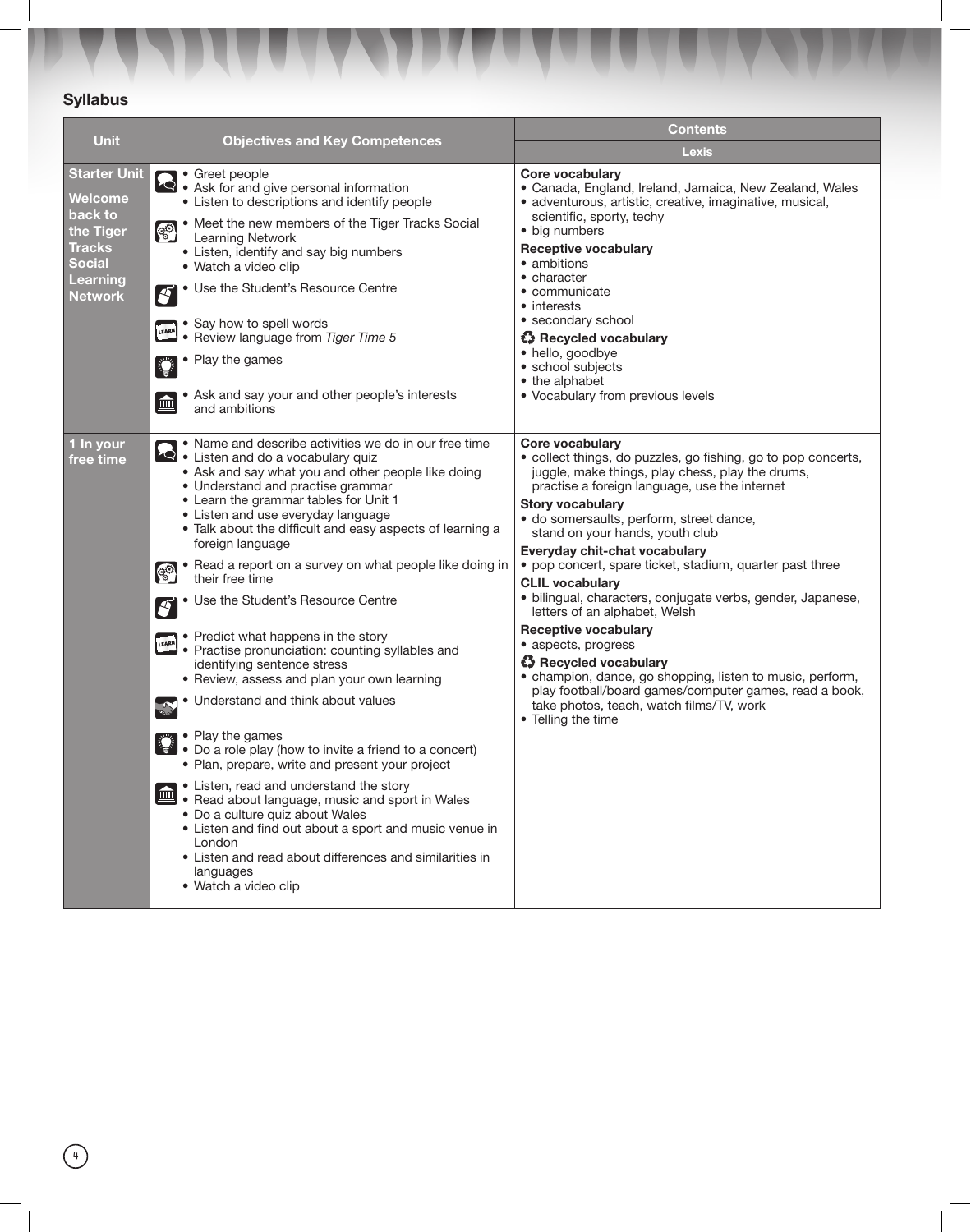|                                                                                                                                                                                                                                                                                                                                                                                                                                                                                                                                                                                                                                                                               | Contents                                                         |                                                                                                                                                                                                                                                                                                                                                                                                                                                                                                                                                                                                                                                                                                                                                                      | <b>Cross-curricular</b>                                        |
|-------------------------------------------------------------------------------------------------------------------------------------------------------------------------------------------------------------------------------------------------------------------------------------------------------------------------------------------------------------------------------------------------------------------------------------------------------------------------------------------------------------------------------------------------------------------------------------------------------------------------------------------------------------------------------|------------------------------------------------------------------|----------------------------------------------------------------------------------------------------------------------------------------------------------------------------------------------------------------------------------------------------------------------------------------------------------------------------------------------------------------------------------------------------------------------------------------------------------------------------------------------------------------------------------------------------------------------------------------------------------------------------------------------------------------------------------------------------------------------------------------------------------------------|----------------------------------------------------------------|
| <b>Structures</b>                                                                                                                                                                                                                                                                                                                                                                                                                                                                                                                                                                                                                                                             | Phonics                                                          | <b>Sociocultural aspects</b>                                                                                                                                                                                                                                                                                                                                                                                                                                                                                                                                                                                                                                                                                                                                         | links                                                          |
| <b>Core structures</b><br>• What type of person are you?<br>• I'm (creative).<br>• What are you interested in?<br>· I'm/He's/She's interested in<br>. What do you want to do in the future?<br>• In the future, I want to<br><b>43</b> Recycled structures<br>• What's your/her/his name? I'm<br>• How old are you? How old is he/she?<br>· I'm/He's/She's  years old.<br>• I'm/He's/She's from<br>• I like  He/She likes<br>• Do you want to<br>• I/You (don't) want to<br>• He/She wants to/doesn't want to                                                                                                                                                                 |                                                                  | . Video clip: Welcome back to the Tiger Tracks<br>Social Learning Network<br>• Interest in learning English<br>• Enjoyment in meeting the new members of<br>the Tiger Tracks Social Learning Network<br>• Pleasure in belonging to the Tiger Tracks<br>Social Learning Network<br>• Interest in learning to say big numbers<br>• Willingness to share personal information and<br>opinions<br>• Respect for others in the group<br>• Satisfaction in recalling familiar language                                                                                                                                                                                                                                                                                     |                                                                |
| <b>Core structures</b><br>• He/She likes (playing chess).<br>• He/She doesn't like (playing football).<br>• I/We/They like (going to the youth club).<br>• I/We/They don't like (going to pop concerts).<br>• Does he/she like (learn)ing ?<br>Yes, he/she does./No, he/she doesn't.<br>• Do you like (do)ing ? Yes, I do./No, I don't.<br>• I'm learning (Welsh) because<br>• I think it's easy/difficult.<br><b>Everyday chit-chat structures</b><br>• Would you like to (see the concert)?<br>• We've got a (spare ticket).<br><b>43</b> Recycled structures<br>• sometimes, often, never<br>• It's bigger than<br>• Do you want to ?<br>• That's great/fantastic/amazing! | • Counting<br>syllables and<br>identifying<br>sentence<br>stress | • Wales: Welsh culture<br>· Wales: Culture quiz<br>• The UK: Wembley Stadium - a venue for<br>sport and music<br>. Video clip: How to invite a friend to a concert<br>• Interest in activities people do in their free<br>time<br>• Curiosity in reading a leaflet<br>• Enjoyment in reading a success story<br>• Awareness that it's good to try new activities<br>• Interest in finding out what people like doing<br>in their free time<br>• Pleasure in learning about Welsh and UK<br>culture<br>• Confidence in using everyday language<br>• Awareness of the differences and similarities<br>between languages<br>• Enjoyment in preparing, planning, writing and<br>presenting your project<br>• Willingness to review, assess and plan your<br>own learning | • Language:<br>Differences and<br>similarities in<br>languages |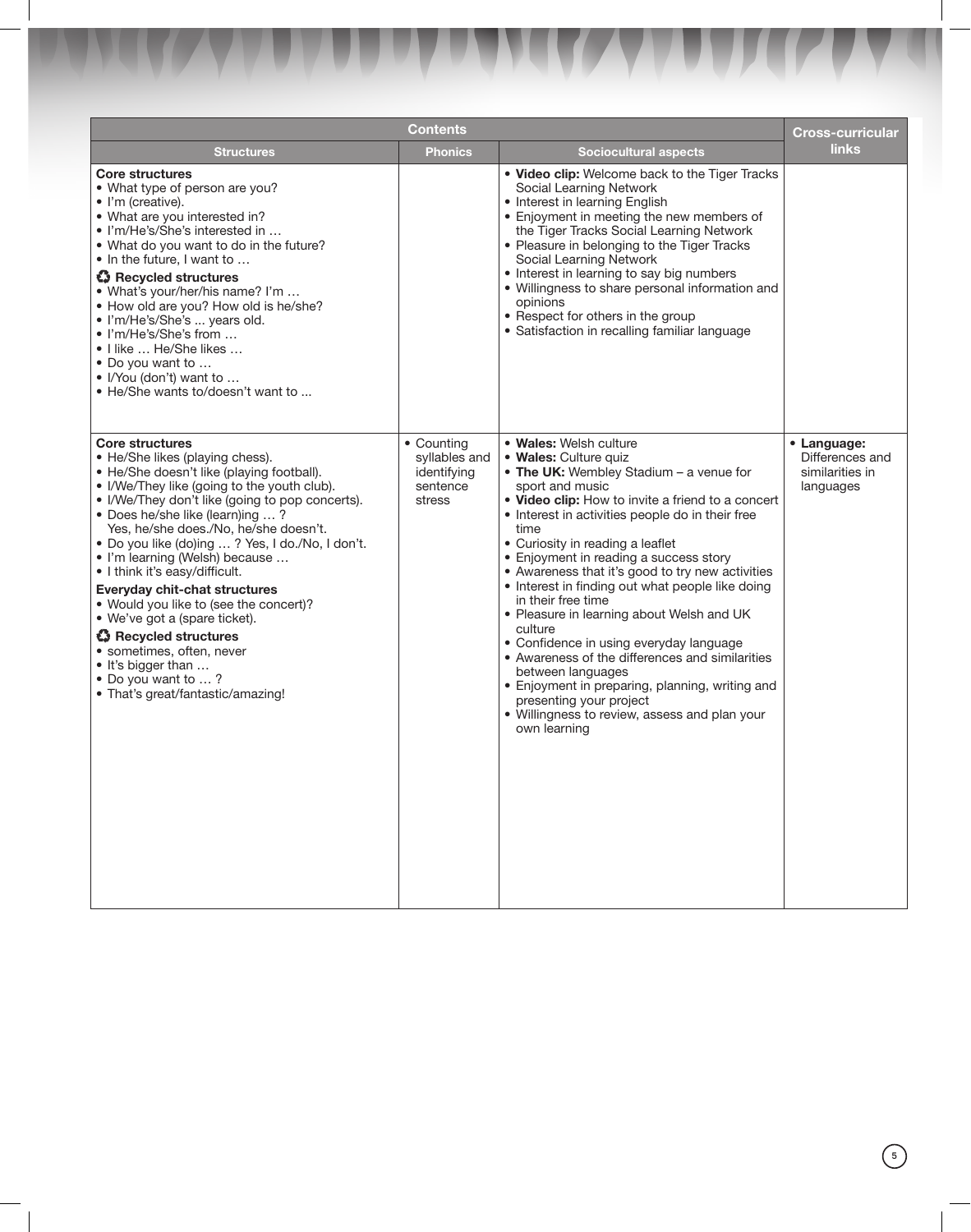| <b>Unit</b>               | <b>Objectives and Key Competences</b>                                                                                                                                                                                                                                                                                                                                                                                                                                                                                                                                                                                                                                                                                                                                                                                                                                                                                                                                                                                                                                                                                                                                    | <b>Contents</b>                                                                                                                                                                                                                                                                                                                                                                                                                                                                                                                                                                                                                                                                                                                                                                                                                                                                                                                                                           |  |
|---------------------------|--------------------------------------------------------------------------------------------------------------------------------------------------------------------------------------------------------------------------------------------------------------------------------------------------------------------------------------------------------------------------------------------------------------------------------------------------------------------------------------------------------------------------------------------------------------------------------------------------------------------------------------------------------------------------------------------------------------------------------------------------------------------------------------------------------------------------------------------------------------------------------------------------------------------------------------------------------------------------------------------------------------------------------------------------------------------------------------------------------------------------------------------------------------------------|---------------------------------------------------------------------------------------------------------------------------------------------------------------------------------------------------------------------------------------------------------------------------------------------------------------------------------------------------------------------------------------------------------------------------------------------------------------------------------------------------------------------------------------------------------------------------------------------------------------------------------------------------------------------------------------------------------------------------------------------------------------------------------------------------------------------------------------------------------------------------------------------------------------------------------------------------------------------------|--|
|                           |                                                                                                                                                                                                                                                                                                                                                                                                                                                                                                                                                                                                                                                                                                                                                                                                                                                                                                                                                                                                                                                                                                                                                                          | Lexis                                                                                                                                                                                                                                                                                                                                                                                                                                                                                                                                                                                                                                                                                                                                                                                                                                                                                                                                                                     |  |
| 2 Geographical<br>wonders | • Name and describe geographical features<br><b>A</b> Name and do a vocabulary quiz<br>Listen and do a vocabulary quize<br>• Ask and say which things are the biggest/smallest/<br>most exceptional, etc<br>· Understand and practise grammar<br>• Learn the grammar table for Unit 2<br>• Listen and use everyday language<br>• Read a superlative quiz<br>• Read a website<br><b>ED</b> Pread a website<br><b>Pread about birds in New Zealand</b><br><b>Predict</b> high wat<br>• Listen and find out about bird watching in the UK<br>• Watch a video clip<br>• Read and write about volcanoes<br>• Talk about the geographical features in your country<br>• Use the Student's Resource Centre<br>Í<br>• Predict what happens in the story<br>LEARN<br>• Practise pronunciation: /est/ and /ist/<br>• Review, assess and plan your own learning<br>Understand and think about values<br>• Play the games<br>• Do a role play (how to describe what you can see)<br>• Plan, prepare, write and present your project<br>• Listen, read and understand the story<br>$\blacksquare$<br>· Do a culture quiz about New Zealand                                            | <b>Core vocabulary</b><br>· cave, cliff, desert, glacier, island, mountain range,<br>rainforest, valley, volcano, waterfall<br>• north, south<br><b>Story vocabulary</b><br>• crack, expedition, reach the top, save someone's life<br>Everyday chit-chat vocabulary<br>· binoculars, hills, horizon, building<br><b>CLIL vocabulary</b><br>• active, base, dormant, extinct, lava, magma, summit,<br>surface of the earth, volcanic eruption, volcanic rock<br><b>Receptive vocabulary</b><br>• bird boxes, flightless, incubates, species, (below) sea<br>level, unique<br><b>43</b> Recycled vocabulary<br>• climb, fall, fly<br>· beach, ice, lake, plants, river, rocks, trees, water<br>•  is rich/brave/kind.<br>· bird, dolphin, lizard, parrot, spider<br>• the alphabet, dates, big numbers                                                                                                                                                                     |  |
| 3 Recipes and<br>food     | • Name and describe types of food<br>Listen and do a vocabulary quiz<br>• Say what food there is and isn't in a cupboard<br>• Understand and practise grammar<br>• Learn the grammar tables for Unit 3<br>• Listen and use everyday language<br>• Watch a video clip<br>• Read a food blog<br>$\circ$<br>$\ddot{\bullet}$ $\bullet$ Read about products that come from trees<br>• Listen and read a recipe<br>• Use the Student's Resource Centre<br>Í<br>• Predict what happens in the story<br>LEARN<br>• Practise pronunciation: homophones<br>• Review, assess and plan your own learning<br>• Understand and think about values<br>• Talk about the importance of trees and name trees<br>in English<br>• Express an opinion about a recipe<br>$\gamma_{\overline{\mathbf{g}}^{\mathcal{K}}}$ .<br>• Play the games<br>• Do a role play (how to give instructions in the kitchen)<br>• Plan, prepare, write and present your project<br>• Listen, read and understand the story<br>血<br>• Read about traditional Jamaican food and eating<br>out in Kingston<br>· Do a culture quiz about Jamaica<br>• Listen and find out about traditional breakfast in<br>the UK | <b>Core vocabulary</b><br>· beans, citrus fruits, coconuts, coffee, honey, olives, rice,<br>salt, spices, sugar<br>• chocolate, ingredients, instructions, lime, oven,<br>serving suggestions, tablespoon, teaspoon, (50)g<br>· add, blend, pour, mix<br>• bag of , bottle of , box of , packet of<br><b>Story vocabulary</b><br>· destroy, force-five hurricane, lucky to be alive, tent<br>Everyday chit-chat vocabulary<br>• cream cheese, crisps, slice of bread, slices of apple<br><b>CLIL vocabulary</b><br>• chewing gum, cork, medicines, natural rubber, oxygen,<br>paper, wood<br><b>Receptive vocabulary</b><br>• flavouring, grated, greased baking tin, photosynthesis,<br>How about ?<br><b>∛ Recycled vocabulary</b><br>· banana, cake, cereal, chicken, eggs, fruit juice, lemon,<br>milk, oranges, salad, strawberries, water<br>• breakfast, lunch<br>• in the cupboard/fridge<br>• bees, cows, grass, grown, vitamin C<br>· delicious, flavour, table |  |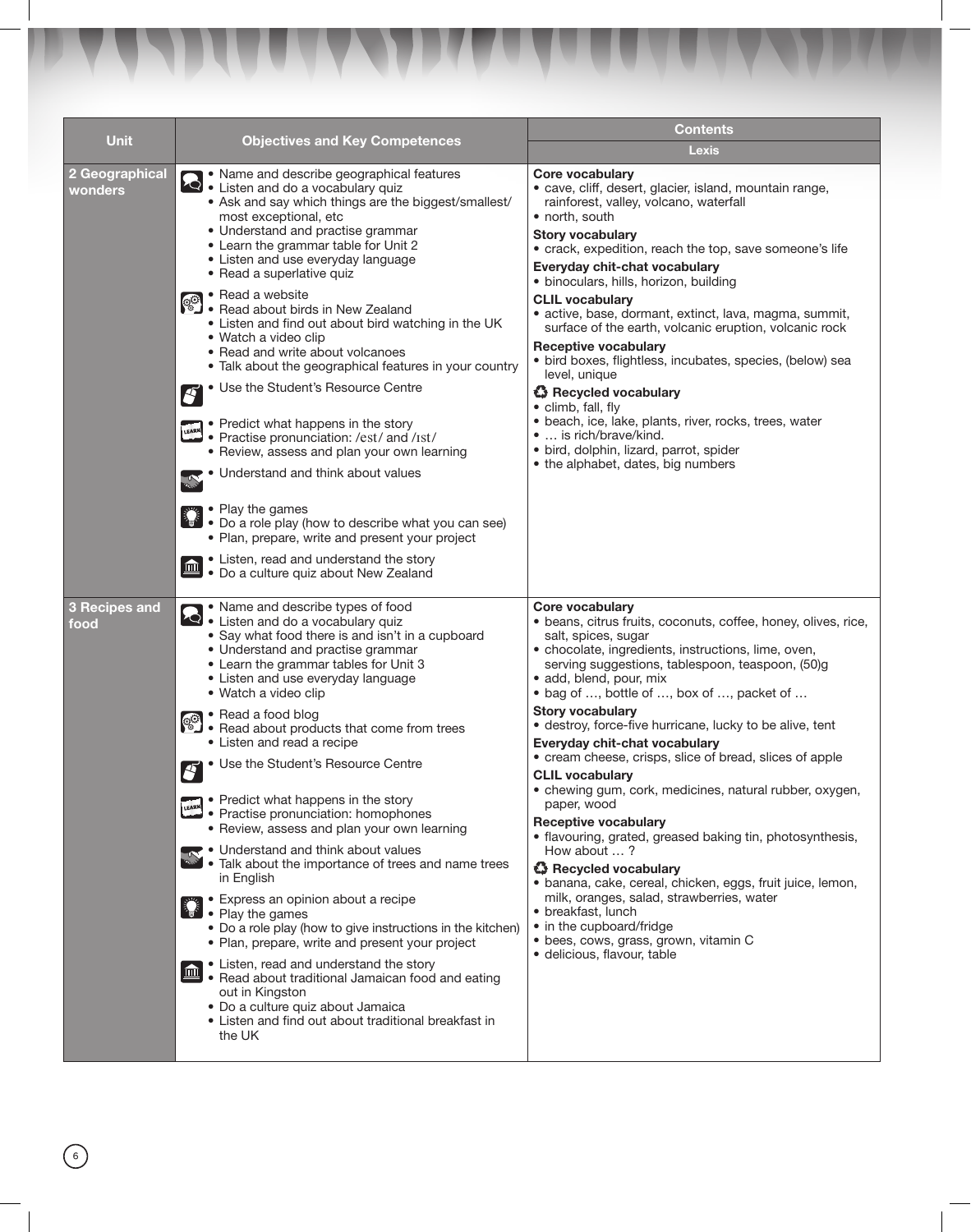|                                                                                                                                                                                                                                                                                                                                                                                                                                                                                                                                                                                  | Contents                                    |                                                                                                                                                                                                                                                                                                                                                                                                                                                                                                                                                                                                                                                                                                                                                                                                                             | <b>Cross-curricular</b>              |
|----------------------------------------------------------------------------------------------------------------------------------------------------------------------------------------------------------------------------------------------------------------------------------------------------------------------------------------------------------------------------------------------------------------------------------------------------------------------------------------------------------------------------------------------------------------------------------|---------------------------------------------|-----------------------------------------------------------------------------------------------------------------------------------------------------------------------------------------------------------------------------------------------------------------------------------------------------------------------------------------------------------------------------------------------------------------------------------------------------------------------------------------------------------------------------------------------------------------------------------------------------------------------------------------------------------------------------------------------------------------------------------------------------------------------------------------------------------------------------|--------------------------------------|
| <b>Structures</b>                                                                                                                                                                                                                                                                                                                                                                                                                                                                                                                                                                | Phonics                                     | <b>Sociocultural aspects</b>                                                                                                                                                                                                                                                                                                                                                                                                                                                                                                                                                                                                                                                                                                                                                                                                | links                                |
| <b>Core structures</b><br>• What's the longest/highest/hottest/noisiest/<br>smallest/widest  in the world?<br>•  is the biggest/most exceptional  in the<br>world.<br>• Who is the oldest/noisiest (person)?<br>• Are you the (youngest)? Yes, I am./No, I'm not.<br>• Where can you see ?<br>• Are there any ? Yes, there are./No, there aren't.<br><b>Everyday chit-chat structures</b><br>• What's that over there?<br>Recycled structures<br>• Which is bigger?  is bigger than<br>• I want to  because                                                                      | $\bullet$ /est/ and<br>/1st/                | • New Zealand: The Land of Birds<br>• New Zealand: Culture quiz<br>• The UK: Bird watching and feeding birds<br>• Video clip: How to describe what you can see<br>• Interest in geographical features<br>• Pleasure in reading a website<br>• Enjoyment in reading a biography<br>• Awareness that it's good to work as a team<br>• Interest in important moments in history<br>• Interest in talking about the exceptional<br>characteristics of people and things<br>• Respect for other people's differences and<br>achievements<br>• Pleasure in learning about New Zealand and<br>UK culture<br>• Enjoyment in acting out a role play<br>• Satisfaction in preparing, planning, writing<br>and presenting your project<br>• Willingness to review, assess and plan your<br>own learning                                | • Geography:<br>Volcanoes            |
| <b>Core structures</b><br>• Is there any (+ uncountable noun)? There's<br>some<br>• Is there a (+ countable noun)? There's a<br>• Are there any (+ countable nouns)?<br>• Yes, there is/are. No, there isn't/aren't.<br><b>Everyday chit-chat structures</b><br>• First,  Then,  Next,  Last of all,<br>• You cut  You put<br><b>43</b> Recycled structures<br>• Have you got any ? Yes, I have. I've got<br>$(some) \dots$<br>• You need (some)<br>• It comes from  They come from<br>· Regular verbs: baked, cooked, saved, served<br>$\bullet$   think<br>$\bullet$   want to | • Homophones:<br>their / there /<br>they're | • Jamaica: Eating out in Kingston<br>· Jamaica: Culture quiz<br>• The UK: The traditional cooked breakfast<br>. Video clip: How to give instructions in the<br>kitchen<br>• Interest in different types of food<br>• Pleasure in reading a food blog<br>• Enjoyment in reading a survival story<br>• Awareness that we should prepare for the<br>weather<br>• Awareness that recipe instructions need to<br>be clear and sequenced<br>• Interest in talking about how to prepare<br>food<br>• Pleasure in learning about Jamaican and<br>UK culture<br>• Awareness that everyday language can be<br>used in different situations<br>• Recognition of the importance of trees<br>• Enjoyment in planning, preparing, writing<br>and presenting your project<br>• Willingness to review, assess and plan your<br>own learning | • Natural Science:<br>Generous Trees |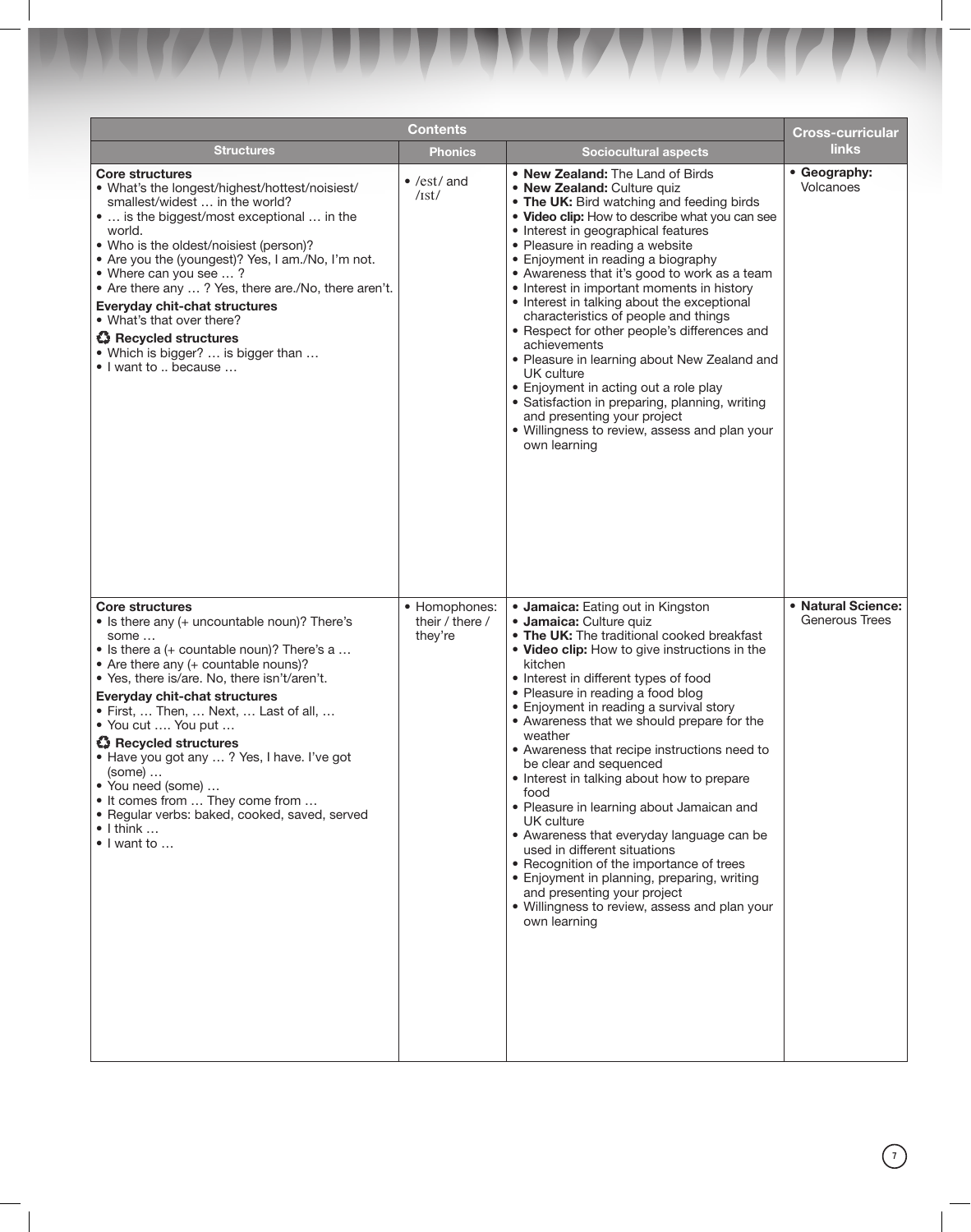| <b>Unit</b>               | <b>Objectives and Key Competences</b>                                                                                                                                                                                                                                                                                                                                                                                                                                                                                                                                 | <b>Contents</b>                                                                                                                                                                                                                                                                                                                                                                                                                                                                |  |
|---------------------------|-----------------------------------------------------------------------------------------------------------------------------------------------------------------------------------------------------------------------------------------------------------------------------------------------------------------------------------------------------------------------------------------------------------------------------------------------------------------------------------------------------------------------------------------------------------------------|--------------------------------------------------------------------------------------------------------------------------------------------------------------------------------------------------------------------------------------------------------------------------------------------------------------------------------------------------------------------------------------------------------------------------------------------------------------------------------|--|
|                           |                                                                                                                                                                                                                                                                                                                                                                                                                                                                                                                                                                       | <b>Lexis</b>                                                                                                                                                                                                                                                                                                                                                                                                                                                                   |  |
| 4 Around<br>the city      | • Name and describe places in towns and cities<br>Let I Listen and do a vocabulary quiz<br>• Ask and say where you were yesterday and at<br>what time<br>• Ask and talk about people in the past tense<br>• Understand and practise grammar<br>• Learn the grammar tables for Unit 4<br>• Listen and use everyday language<br>• Watch a video clip                                                                                                                                                                                                                    | Core vocabulary<br>· airport, bank, botanical garden, main square, port,<br>post office, shopping centre, sports stadium,<br>theme park, tourist information office<br><b>Story vocabulary</b><br>· alibi, bump into someone, clumsy, identical twin,<br>mistaken identity, robbery<br>Everyday chit-chat vocabulary<br>· information, lift, restaurant, wheelchair access                                                                                                     |  |
|                           | • Read a letter<br>Read a letter<br>• Read and write about how people use technology<br>• Read and write about how people use technology<br>• Ask and answer questions about technology in cities                                                                                                                                                                                                                                                                                                                                                                     | <b>CLIL vocabulary</b><br>• app, chat, go online, online shopping, smartphone,<br>wifi zone                                                                                                                                                                                                                                                                                                                                                                                    |  |
|                           | • Use the Student's Resource Centre<br>$\boldsymbol{S}$<br>• Predict what happens in the story<br>• Practise pronunciation: /ə/ in telling the time                                                                                                                                                                                                                                                                                                                                                                                                                   | <b>Receptive vocabulary</b><br>• professional recordings, seafood, wheelbarrow<br><b>☆</b> Recycled vocabulary<br>• police officer                                                                                                                                                                                                                                                                                                                                             |  |
|                           | • Review, assess and plan your own learning<br>• Understand and think about values<br><b>SAN</b>                                                                                                                                                                                                                                                                                                                                                                                                                                                                      | · beach, boat, bridge, bus, café, castle, flowers, money,<br>museum, park, plane, plants, restaurants, river, school,<br>ship, souvenir shop, team, zoo<br>· laptop, satnav, tablet                                                                                                                                                                                                                                                                                            |  |
|                           | • Play the games<br>• Do a role play (how to find out about opening and<br>closing times)<br>· Plan, prepare, write and present your project                                                                                                                                                                                                                                                                                                                                                                                                                          | • Telling the time                                                                                                                                                                                                                                                                                                                                                                                                                                                             |  |
|                           | • Listen, read and understand the story<br>$\blacksquare$<br>• Read about a popular Irish song<br>• Do a culture quiz about Ireland<br>• Listen and find out about the Sherlock Holmes<br>museum in London<br>• Listen and read a tourist guide to Liverpool in England                                                                                                                                                                                                                                                                                               |                                                                                                                                                                                                                                                                                                                                                                                                                                                                                |  |
| 5 Ingenious<br>inventions | • Name and define inventions<br>Listen and do a vocabulary quiz<br>• Understand and practise grammar<br>• Learn the grammar table for Unit 5<br>• Listen and use everyday language                                                                                                                                                                                                                                                                                                                                                                                    | <b>Core vocabulary</b><br>· bilingual dictionary, digital thermometer, dishwasher,<br>light bulb, microscope, microwave, paper clip, plasters,<br>stamps, umbrella<br><b>Story vocabulary</b>                                                                                                                                                                                                                                                                                  |  |
|                           | • Read four mini-biographies<br><b>CO</b> • Read four mini-ploying prince<br>• Put historical events in chronological order<br>• Compute scientist f<br>• Read and find out about a famous scientist from history<br>• Read about the Eden Project in Cornwall, England<br>• Listen and find out about the National Science +<br>Engineering Competition in the UK<br>• Watch a video clip<br>• Read a timeline showing the history of television in<br>the UK<br>• Listen and find out about an invention<br>• Use the Student's Resource Centre<br>$\boldsymbol{S}$ | • cowpox, milk the cows, prove, pus, rub, scratch, serious,<br>smallpox, spots<br>Everyday chit-chat vocabulary<br>• batteries, idea, electricity, the 19th century<br><b>CLIL vocabulary</b><br>• at the beginning of the 20th century, clear, channels,<br>flat screen, image, television programmes<br><b>Receptive vocabulary</b><br>• case, commercial, phonograph, the most efficient,<br>theories, treat a patient<br><b>☆</b> Recycled vocabulary<br>• ordinal numbers |  |
|                           | • Predict what happens in the story<br>LEARN<br>• Practise pronunciation: regular past tense verb endings<br>• Review, assess and plan your own learning<br>Understand and think about values<br><b>SANTA</b>                                                                                                                                                                                                                                                                                                                                                         | • school subjects<br>· dishes, finger, food, foreign language, knee, paper<br>• farm, ice rink, park, science museum<br>· doctor, inventor, scientist<br>· birds, hedgehogs, wildlife<br>• at the weekend, yesterday, last Tuesday, last week,                                                                                                                                                                                                                                 |  |
|                           | • Play the games<br>• Do a role play (how to talk about what you did at<br>school)<br>· Plan, prepare, write and present your project                                                                                                                                                                                                                                                                                                                                                                                                                                 | last month                                                                                                                                                                                                                                                                                                                                                                                                                                                                     |  |
|                           | • Listen, read and understand the story<br>皿<br>• Do a culture quiz about England<br>• Talk about how much TV you watch                                                                                                                                                                                                                                                                                                                                                                                                                                               |                                                                                                                                                                                                                                                                                                                                                                                                                                                                                |  |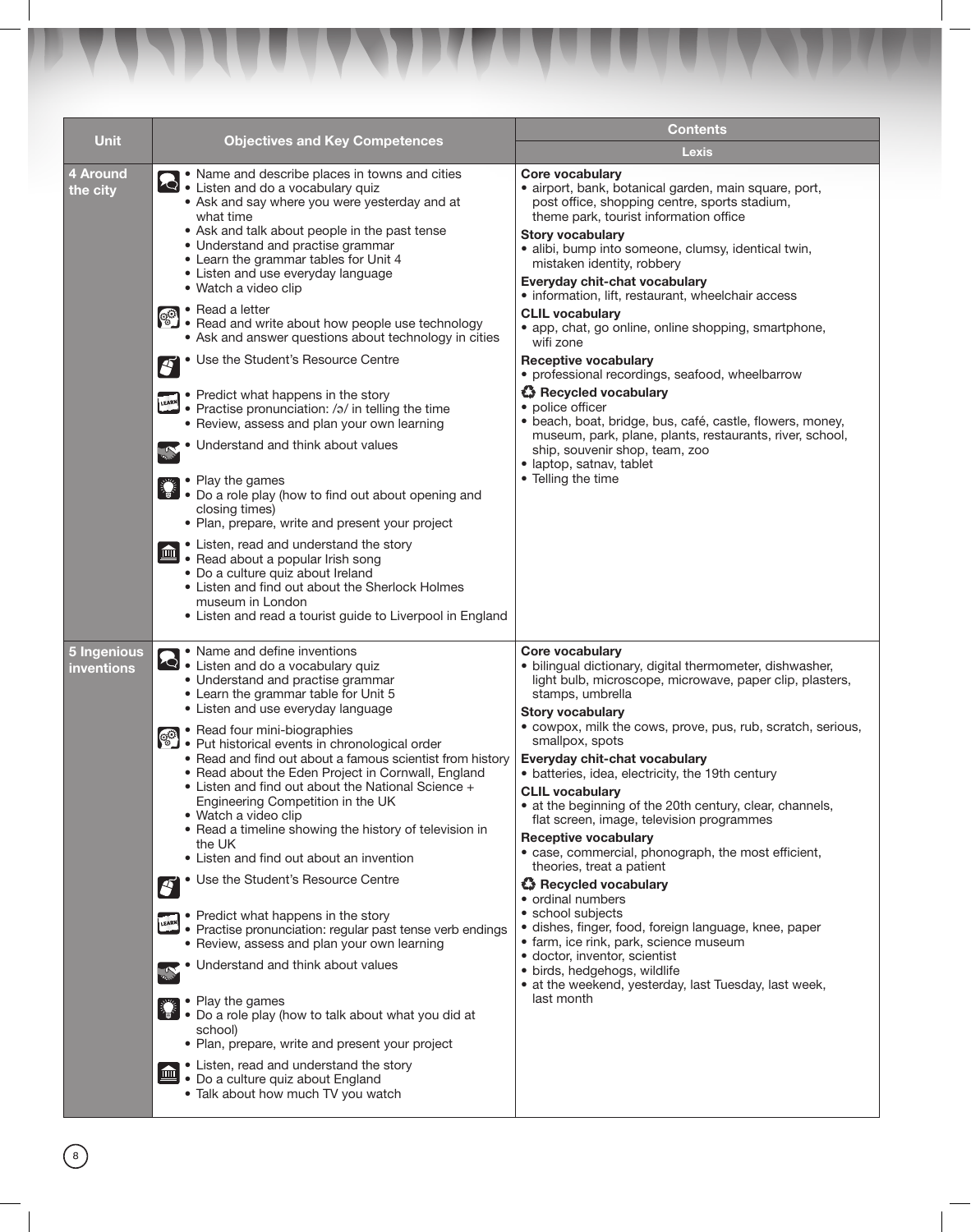|                                                                                                                                                                                                                                                                                                                                                                                                                                                                                                                                                                                                                                                                                                                          | <b>Contents</b>                             |                                                                                                                                                                                                                                                                                                                                                                                                                                                                                                                                                                                                                                                                                                                                                                                                                                               | <b>Cross-curricular</b>                                 |
|--------------------------------------------------------------------------------------------------------------------------------------------------------------------------------------------------------------------------------------------------------------------------------------------------------------------------------------------------------------------------------------------------------------------------------------------------------------------------------------------------------------------------------------------------------------------------------------------------------------------------------------------------------------------------------------------------------------------------|---------------------------------------------|-----------------------------------------------------------------------------------------------------------------------------------------------------------------------------------------------------------------------------------------------------------------------------------------------------------------------------------------------------------------------------------------------------------------------------------------------------------------------------------------------------------------------------------------------------------------------------------------------------------------------------------------------------------------------------------------------------------------------------------------------------------------------------------------------------------------------------------------------|---------------------------------------------------------|
| <b>Structures</b>                                                                                                                                                                                                                                                                                                                                                                                                                                                                                                                                                                                                                                                                                                        | <b>Phonics</b>                              | <b>Sociocultural aspects</b>                                                                                                                                                                                                                                                                                                                                                                                                                                                                                                                                                                                                                                                                                                                                                                                                                  | <b>links</b>                                            |
| <b>Core structures</b><br>• I/He/She was at (the bank) at (quarter past five).<br>• I/He/She wasn't at (the cinema) at (quarter to six).<br>• Where were you/they at (half past seven)?<br>• Where was he/she at (quarter to six) yesterday?<br>• Is there ? Are there ?<br><b>Everyday chit-chat structures</b><br>• Can you tell me what time the  opens (on<br>Saturdays), please?<br>• Does it close for lunch?<br><b>43</b> Recycled structures<br>• He likes/lives/plays/works<br>• There is/are<br>• I think so./I don't think so.<br>• I want to  because                                                                                                                                                        | $\bullet$ The /ə/ in<br>telling the<br>time | <b>Sociocultural aspects</b><br>• Ireland: Molly Malone<br>· Ireland: Culture quiz<br>• The UK: Sherlock Holmes and the Sherlock<br>Holmes Museum in London<br>• Video clip: How to find out about opening and<br>closing times<br>• Interest in places in towns and cities<br>• Pleasure in reading a letter<br>• Enjoyment in reading a detective story<br>• Awareness that things are not always what<br>they seem<br>• Interest in talking about where you were<br>yesterday<br>• Pleasure in learning about Irish and UK<br>culture<br>• Confidence in using everyday language<br>• Recognition of the importance of technology<br>to people in cities<br>• Enjoyment in preparing, planning, writing and<br>presenting your project<br>· Willingness to review, assess and plan your<br>own learning                                    | • ICT: Technology<br>in the city                        |
| <b>Core structures</b><br>• How old is the (light bulb)?<br>• Who invented the ?<br>• When did he/she live? What did he/she do/<br>discover?<br>I/He/She/They invented  /discovered  in<br>(1952).<br>• Where did he/she work? He/She worked (on a<br>farm).<br>• In the past,  Today,<br><b>Everyday chit-chat structures</b><br>• What did you do at school today?<br><b>43</b> Recycled structures<br>· Regular verbs: appear, climb, continue, die,<br>invent, kill, like, live, look, notice, paint, play,<br>protect, rain, save, send, start, travel, visit, want,<br>wash, work<br>• Irregular verbs: be, go, have, see<br>• What's the matter? I've got a headache/<br>a temperature.<br>• He was interested in | • Regular past<br>tense verb<br>endings     | • England: The Eden Project<br>• England: Culture quiz<br>• The UK: The National Science + Engineering<br>Competition<br>. Video clip: How to talk about what you did at<br>school<br>• Interest in talking about things we use every day<br>• Pleasure in reading mini-biographies<br>• Enjoyment in reading a true story<br>• Awareness that prevention is better than cure<br>• Interest in talking about past events<br>• Respect for people's achievements<br>• Pleasure in learning about English and UK<br>culture<br>• Confidence in using everyday language<br>• Pleasure in acting out a role play<br>• Recognition that inventions have changed<br>and continue to change our lives<br>• Enjoyment in preparing, planning, writing and<br>presenting your project<br>• Willingness to review, assess and plan your<br>own learning | • History: The<br>History of<br>Television in the<br>UK |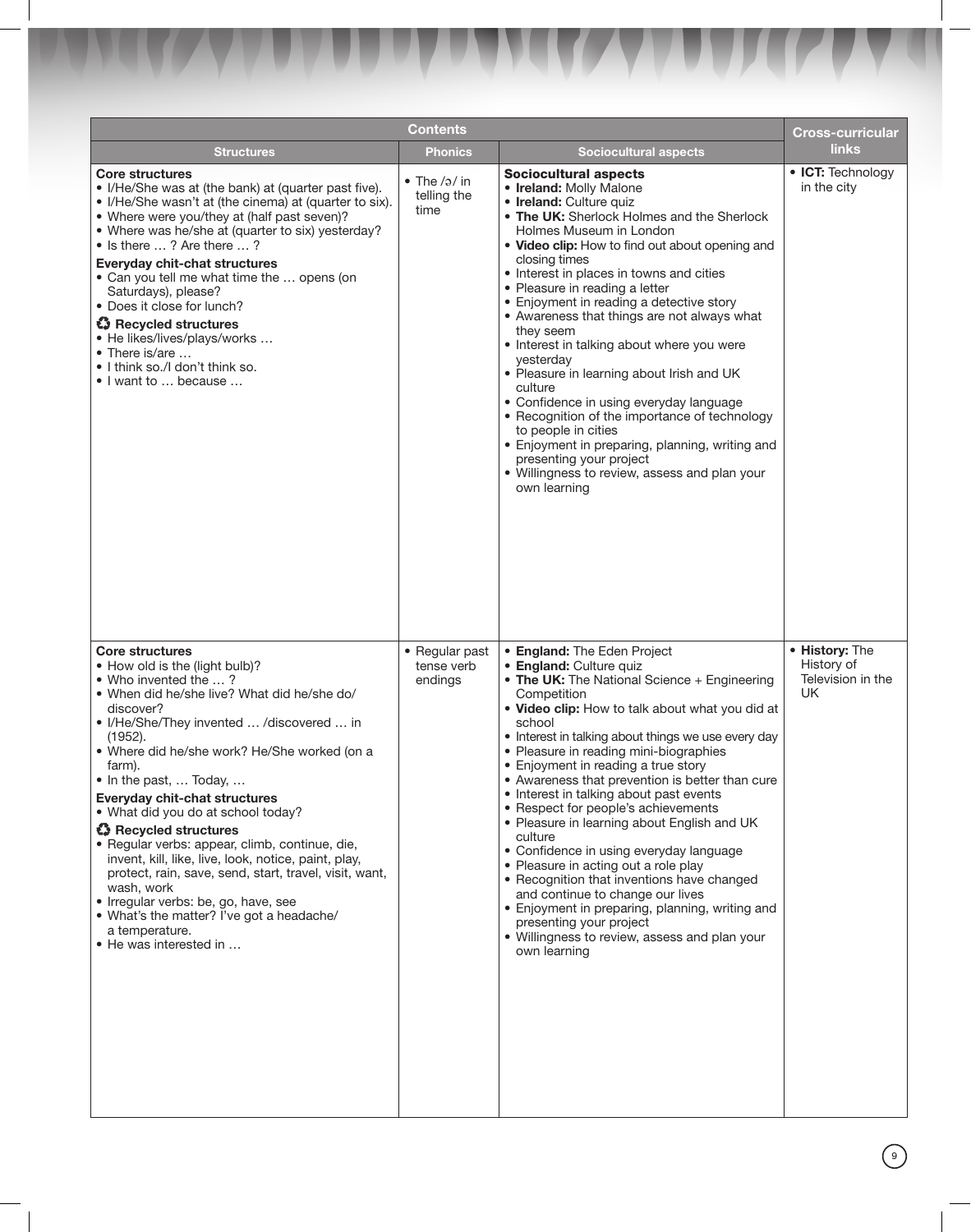| <b>Unit</b>                | <b>Objectives and Key Competences</b>                                                                                                                                                                                                                                                                                                                                                                                                                                                                                                                                                                                                                                                                                                                                                                                                                                                                                                                                                                                                                                                                                                                                  | <b>Contents</b>                                                                                                                                                                                                                                                                                                                                                                                                                                                                                                                                                                                                                                                                                                                                                                                  |  |
|----------------------------|------------------------------------------------------------------------------------------------------------------------------------------------------------------------------------------------------------------------------------------------------------------------------------------------------------------------------------------------------------------------------------------------------------------------------------------------------------------------------------------------------------------------------------------------------------------------------------------------------------------------------------------------------------------------------------------------------------------------------------------------------------------------------------------------------------------------------------------------------------------------------------------------------------------------------------------------------------------------------------------------------------------------------------------------------------------------------------------------------------------------------------------------------------------------|--------------------------------------------------------------------------------------------------------------------------------------------------------------------------------------------------------------------------------------------------------------------------------------------------------------------------------------------------------------------------------------------------------------------------------------------------------------------------------------------------------------------------------------------------------------------------------------------------------------------------------------------------------------------------------------------------------------------------------------------------------------------------------------------------|--|
|                            |                                                                                                                                                                                                                                                                                                                                                                                                                                                                                                                                                                                                                                                                                                                                                                                                                                                                                                                                                                                                                                                                                                                                                                        | <b>Lexis</b>                                                                                                                                                                                                                                                                                                                                                                                                                                                                                                                                                                                                                                                                                                                                                                                     |  |
| <b>6 Helping</b><br>people | • Name and talk about chores<br>Listen and do a vocabulary quiz<br>• Talk about the chores people did last week<br>• Read a poem<br>• Understand and practise grammar<br>• Learn the grammar tables for Unit 6<br>• Listen and use everyday classroom language                                                                                                                                                                                                                                                                                                                                                                                                                                                                                                                                                                                                                                                                                                                                                                                                                                                                                                         | <b>Core vocabulary</b><br>• clean the windows, do the washing up, feed the pets,<br>make your bed, put your clothes away, sweep the floor,<br>take out the rubbish, tidy up, wash the car, water the plants<br><b>Story vocabulary</b><br>• fairy godfather, running shoes, stepsisters, waved a magic<br>wand                                                                                                                                                                                                                                                                                                                                                                                                                                                                                   |  |
|                            | • Do a role play (how to ask for and give directions)<br><b>OO</b><br>• Use the Student's Resource Centre<br>$ \boldsymbol{\mathcal{S}} $<br>• Predict what happens in the story<br><b>FEARLY</b> Practise pronunciation: contrastive intonation<br>• Review, assess and plan your own learning<br>Read about who does the chores in a family<br>• Understand and think about values<br>• Read and write about children who help people in<br>their community<br>• Talk about how you can help people in your<br>community<br>• Play the games<br>• Plan, prepare, write and present your project<br>• Listen, read and understand the story<br>血<br>• Read about Canada at the Winter Olympics<br>• Do a culture quiz about Canada<br>• Listen and find out about the 2012 Summer Olympics<br>in London<br>• Watch a video clip                                                                                                                                                                                                                                                                                                                                       | Everyday chit-chat vocabulary<br>• go straight on, go under the bridge, turn left at the traffic<br>lights, turn right at the post box<br><b>CLIL vocabulary</b><br>• charity, elderly neighbour, pensioner, pick up litter,<br>retirement home, walk the dog<br><b>Receptive vocabulary</b><br>• abandoned dogs, bookshelves, exhausted, Her Majesty,<br>snowboarding<br><b>43</b> Recycled vocabulary<br>• the time<br>• numbers<br>• members of the family<br>• cook, get up, go to school/work, have breakfast/a shower/<br>a coffee, help, live, offer, participate, run, send an email,<br>share, teach, tidy, visit, wait<br>• every day, at the weekend, once a month/week, yesterday                                                                                                    |  |
| 7 A camping<br>trip        | • Name and describe camping equipment<br><b>2</b> Name and do a vocabulary quiz<br>• Ask and say what you and other people are going<br>to do<br>• Understand and practise grammar<br>• Learn the grammar tables for Unit 7<br>• Act out a dialogue about secondary school<br>• Say where you want to go and what you want to do<br><b>OO</b><br>in Yorkshire<br>• Read, write and find out about extreme weather<br>• Talk about the weather in your country<br>• Use the Student's Resource Centre<br>$\boldsymbol{S}$<br>• Predict what happens in the story<br>LEARN<br>• Practise pronunciation: /ə/ in 'going to + verb'<br>• Listen and find out what people are going to do<br>• Review, assess and plan your own learning<br>Read a list of campsite rules<br>• Understand and think about values<br>• Play the games<br>• Plan, prepare, write and present your project<br>• Listen, read and understand the story<br>血<br>. Read about things to do in Yorkshire in the UK<br>• Read and listen to the Tiger Tracks SLN members'<br>opinions of their camping holiday<br>• Watch a video clip<br>• Listen to and read someone's plans for a weekend<br>away | <b>Core vocabulary</b><br>· blanket, first aid kit, map and compass, penknife,<br>sleeping bag, tent, toothbrush and toothpaste, torch,<br>towel, waterproof jacket<br><b>Story vocabulary</b><br>• catch/caught the thieves, fur, promote a charity, souvenir,<br>tiger cubs<br><b>CLIL vocabulary</b><br>• hailstorm, heatwave, thunder and lightning, tornado<br>• climate, clouds, meteorologist, storm, weather forecast,<br>weather station<br><b>Receptive vocabulary</b><br>• approximately, director, steam train, extreme, spectacular<br>Recycled vocabulary<br>• Telling the time<br>• climb, explore, go shopping, listen to the radio, play, see,<br>travel by (train), visit<br>• charity, endangered species, save the tiger<br>• It was amazing/awesome/incredible/really cool. |  |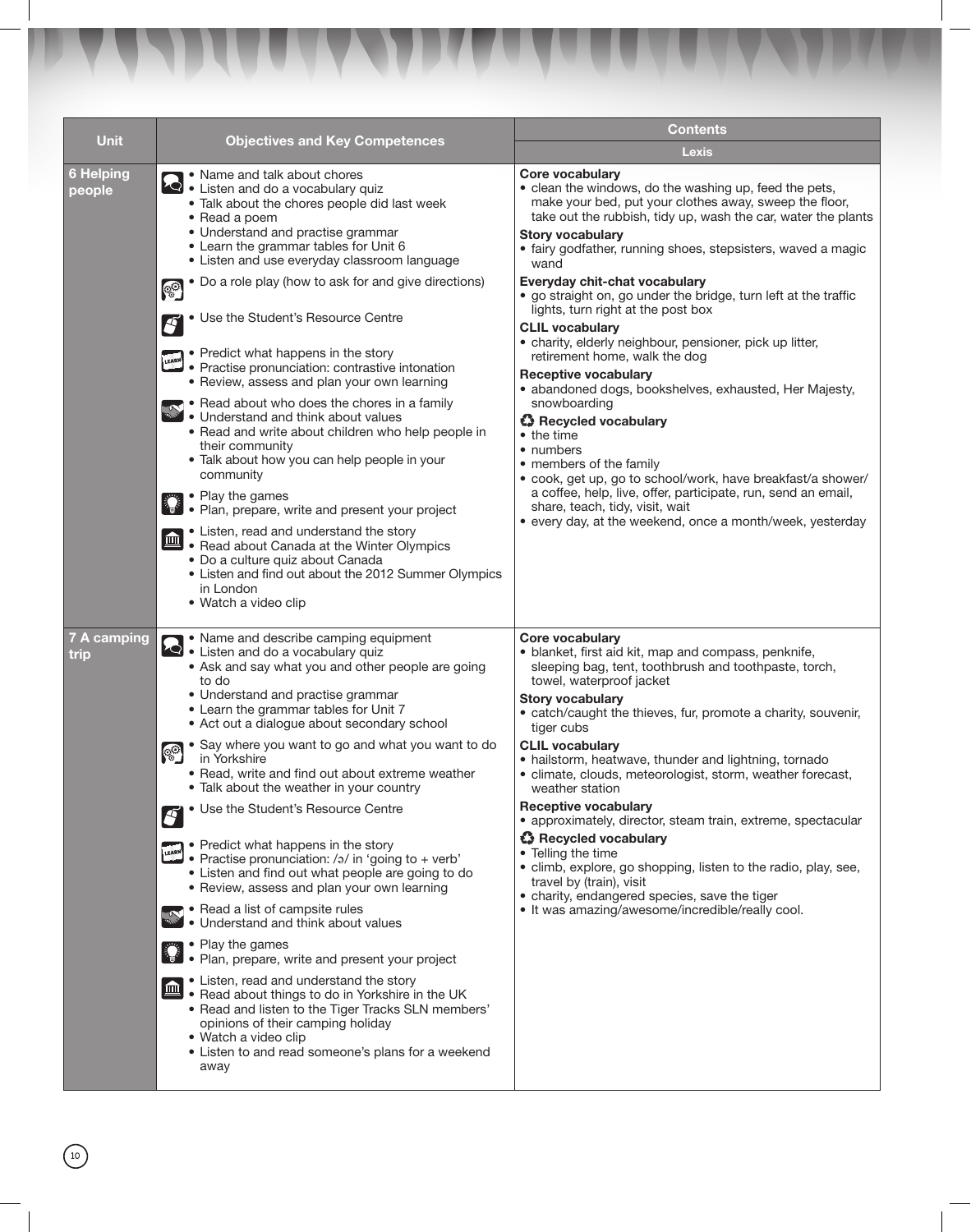|                                                                                                                                                                                                                                                                                                                                                                                                                                                                                                                                                                                                                | <b>Contents</b>                         |                                                                                                                                                                                                                                                                                                                                                                                                                                                                                                                                                                                                                                                                                                                                                                                                                                                                                                                                 | <b>Cross-curricular</b>                                      |
|----------------------------------------------------------------------------------------------------------------------------------------------------------------------------------------------------------------------------------------------------------------------------------------------------------------------------------------------------------------------------------------------------------------------------------------------------------------------------------------------------------------------------------------------------------------------------------------------------------------|-----------------------------------------|---------------------------------------------------------------------------------------------------------------------------------------------------------------------------------------------------------------------------------------------------------------------------------------------------------------------------------------------------------------------------------------------------------------------------------------------------------------------------------------------------------------------------------------------------------------------------------------------------------------------------------------------------------------------------------------------------------------------------------------------------------------------------------------------------------------------------------------------------------------------------------------------------------------------------------|--------------------------------------------------------------|
| <b>Structures</b>                                                                                                                                                                                                                                                                                                                                                                                                                                                                                                                                                                                              | <b>Phonics</b>                          | <b>Sociocultural aspects</b>                                                                                                                                                                                                                                                                                                                                                                                                                                                                                                                                                                                                                                                                                                                                                                                                                                                                                                    | <b>links</b>                                                 |
| <b>Core structures</b><br>• Who (makes your bed)? I do./My (mother) does.<br>• Irregular verbs: do/did, feed/fed, go/went,<br>have/had, make/made, put/put, sweep/swept,<br>take/took<br><b>Everyday chit-chat structures</b><br>• Can I help you?<br>• Do you know the way to the ?<br>Recycled structures<br>• I like ing. She/He loves ing.<br>• I never/often/sometimes/usually<br>• Remember to  Don't forget to<br>· Did you  yesterday?<br>• Where did  live?<br>• What did  do?<br>• I think it's important to                                                                                         | • Contrastive<br>intonation             | • Canada: The Winter Olympics<br>· Canada: Culture quiz<br>• The UK: The 2012 Summer Olympics<br>• Video clip: How to ask for and give directions<br>• Interest in housework and chores<br>• Pleasure in reading an extended blog post<br>• Enjoyment in reading a modern fairy tale<br>• Awareness that it's important to share<br>housework<br>• Interest in talking about how we can help<br>people<br>• Pleasure in learning about Canadian and UK<br>culture<br>• Confidence in using everyday language<br>• Pleasure in acting out a role play<br>• Recognition that we need to help people in<br>the community<br>• Enjoyment in preparing, planning, writing and<br>presenting your project<br>• Willingness to review, assess and plan your<br>own learning                                                                                                                                                            | · Social Science:<br>Children and<br>teenagers in<br>action  |
| <b>Core structures</b><br>• What are you going to do?<br>• Are you going to ? Yes, I am./No, I'm not.<br>$\bullet$ I'm (not) going to (+ verb).<br>• He/She/It is(n't) going to (+ verb).<br>• You/We/They are(n't) going to (+ verb).<br>$\bullet$ I think he needs to take a (torch).<br><b>43</b> Recycled structures<br>• They've/You've got<br>• What do you think?<br>• Imperatives: Don't drop litter. Use the bins.<br>• I/He/She/We/They liked/loved/enjoyed<br>• I/He/She/We/They didn't like<br>• My favourite activity/place was<br>• There's a  There are<br>• Irregular verbs in the past simple | • The $/a$ in<br>'going to $+$<br>verb' | <b>• England:</b> Things to do in Yorkshire<br>. Video clip: Photo story: The tiger thieves<br>. Video clip: Tiger Tracks SLN opinions of<br>their holiday<br>• Interest in camping<br>• Pleasure in understanding a list of rules<br>• Enjoyment in reading a photo story<br>• Awareness of the existence of charities that<br>try to save endangered animals<br>• Respect for what other people want to do<br>• Awareness of the importance of planning for<br>a holiday<br>• Pleasure in learning about England<br>• Interest in finding out what Ed and friends did<br>in Yorkshire, and where<br>• Pleasure in saying where you want to go in<br>Yorkshire<br>• Interest in finding out about extreme weather<br>conditions<br>• Enjoyment in preparing, planning, writing and<br>presenting your project<br>• Willingness to review, assess and plan your<br>own learning<br>• Satisfaction with learning in Tiger Time 6 | • Geography:<br>Weather stations<br>and weather<br>forecasts |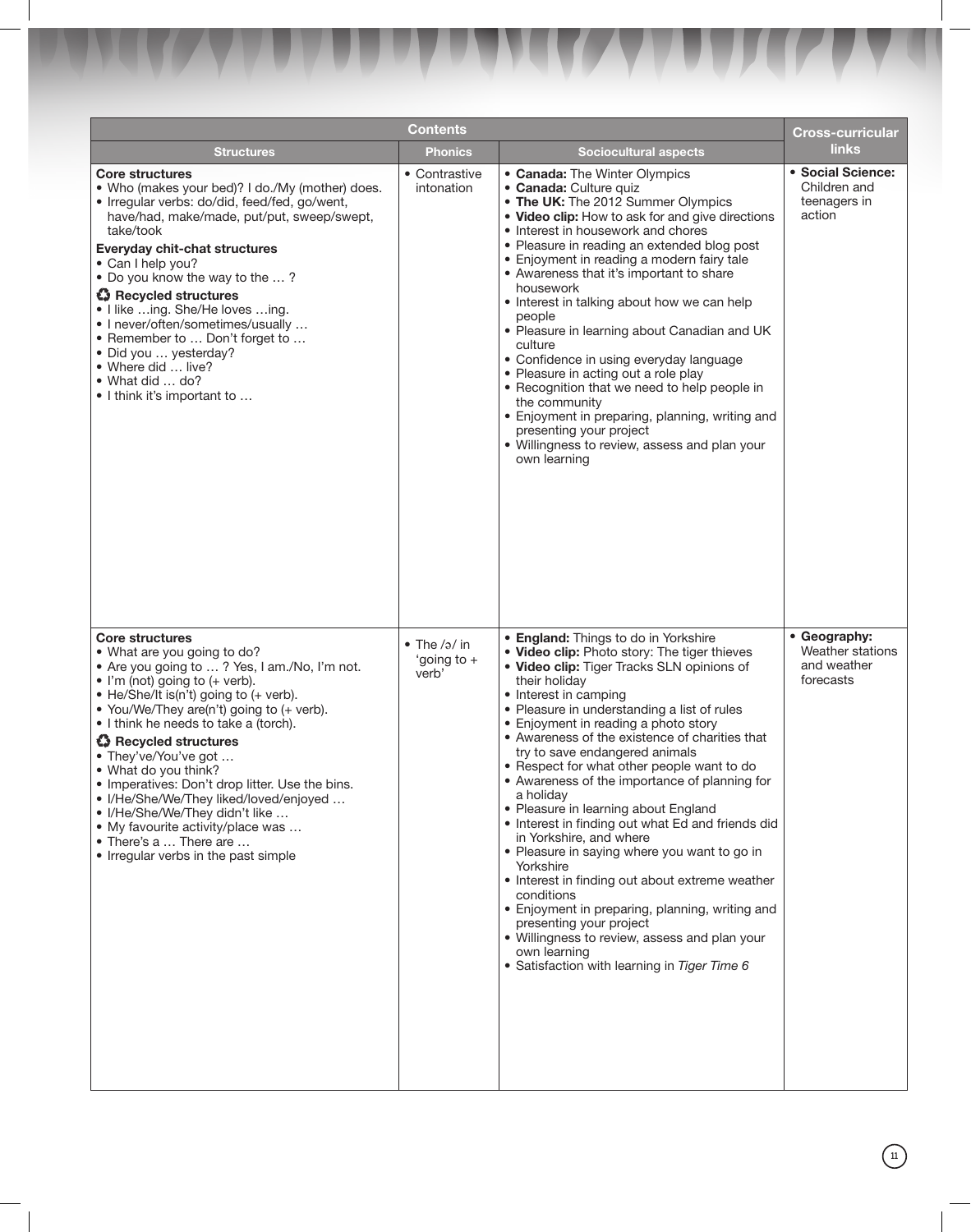| <b>Unit</b> | <b>Objectives and Key Competences</b>                                                                                                                                                                                                                                                                                                                                                                                                                                                                                                                                                                                               | <b>Contents</b>                                                                                                                                                                                                                                                                                                                                                                                                                                                                                                                                                                                                                                                                                                                                                                                                                                                                                                                                                                                                                                                                                                                                                                                                                                    |  |
|-------------|-------------------------------------------------------------------------------------------------------------------------------------------------------------------------------------------------------------------------------------------------------------------------------------------------------------------------------------------------------------------------------------------------------------------------------------------------------------------------------------------------------------------------------------------------------------------------------------------------------------------------------------|----------------------------------------------------------------------------------------------------------------------------------------------------------------------------------------------------------------------------------------------------------------------------------------------------------------------------------------------------------------------------------------------------------------------------------------------------------------------------------------------------------------------------------------------------------------------------------------------------------------------------------------------------------------------------------------------------------------------------------------------------------------------------------------------------------------------------------------------------------------------------------------------------------------------------------------------------------------------------------------------------------------------------------------------------------------------------------------------------------------------------------------------------------------------------------------------------------------------------------------------------|--|
|             |                                                                                                                                                                                                                                                                                                                                                                                                                                                                                                                                                                                                                                     | <b>Lexis</b>                                                                                                                                                                                                                                                                                                                                                                                                                                                                                                                                                                                                                                                                                                                                                                                                                                                                                                                                                                                                                                                                                                                                                                                                                                       |  |
| Festivals   | • Review vocabulary related to music, inventions<br>$\mathcal{L}$<br>and Independence Day<br>· Talk about how you celebrate festivals<br>• Listen and read how to make a percussion instrument<br>September 2016 and read now to make a golden eagle<br>• Use the Student's Resource Centre<br>$\boldsymbol{S}$<br>• Listen and sing a song about World Music Day<br><b>AND REA</b><br>• Make a percussion instrument (optional)<br>• Make a golden eagle (optional)<br>• Read about World Music Day<br>血<br>• Read about Inventor's Day<br>• Read about Independence Day in Mexico<br>• Listen and sing a song for World Music Day | <b>Core vocabulary</b><br>· festival, free, perform, popular, rule, Midsummer's Day,<br>event, take part, classical music, rap, jazz<br>• inventor, light bulb, wheel, heavy load, pottery, cloth, raw<br>materials, coal, gas, wood, pollute, solar power, beans,<br>plastic food wrap<br>· colony, government, ruled, law, freedom, war, nation, public<br>holiday,<br><b>Receptive vocabulary</b><br>• France, take part, Thomas Edison, tightly, have a good time<br>Recycled vocabulary<br>· musician, play, band, brilliant, travel<br>• plastic pot, instrument<br>• traditional, costume, parade, flag, food, song, picnic,<br>barbecue, concert, fireworks                                                                                                                                                                                                                                                                                                                                                                                                                                                                                                                                                                                |  |
| Songs       | • Review character types                                                                                                                                                                                                                                                                                                                                                                                                                                                                                                                                                                                                            | Everyone's welcome at our youth club:                                                                                                                                                                                                                                                                                                                                                                                                                                                                                                                                                                                                                                                                                                                                                                                                                                                                                                                                                                                                                                                                                                                                                                                                              |  |
| bank        | Review geographical features<br>• Review recipes and food<br>• Review places in towns and cities<br>• Review inventions<br>• Review camping equipment<br>• Listen and understand the songs<br><b>OO</b><br>• Use the Student's Resource Centre<br>$\boldsymbol{S}$<br>• Predict the content of the songs<br>LEARN<br>• Sing and act out the songs<br>$\mathbf{m}$                                                                                                                                                                                                                                                                   | · adventurous, artistic, musical, scientific, technical, sporty<br>• climbing, designing, going fishing, juggling, painting,<br>playing basketball/ the clarinet, reading, running,<br>scuba diving, singing, swimming, thinking,<br>using the internet, writing<br>· afterschool, cool, different, same, sport, welcome,<br>vouth club<br>My superhero:<br>· forests, mountains, seas, sky, trees, volcanoes, waterfalls<br>• catch, climb, erupt, fly, lift<br>· generous, kind, kindest, strong, strongest, superhero<br><b>Chocolate Cake:</b><br>· bake, make, mix, put<br>• butter, cake, chocolate, coffee, cup of tea, eggs, flour,<br>spice, sugar<br>· bowl, spoon, oven<br>· delicious, very nice<br>Who's got the statue?<br>• airport, square, theme park<br>• brother, missing, nowhere near, robbery, sister, statue<br>• quarter past three<br><b>Inventions, inventions</b><br>· dictionary, microphone, microscope, microwave, paperclip,<br>rollerskate<br>• great, hip<br>We're gonna go camping<br>• bat and ball, blanket, book, cap, compass, first aid kit,<br>map, shoes, soap, sun cream, shampoo, sunglasses,<br>toothbrush, toothpaste, waterproof jacket<br>• in the country, on a campsite<br>• go camping, have fun |  |

 $\begin{picture}(22,20) \put(0,0){\line(1,0){15}} \put(15,0){\line(1,0){15}} \put(15,0){\line(1,0){15}} \put(15,0){\line(1,0){15}} \put(15,0){\line(1,0){15}} \put(15,0){\line(1,0){15}} \put(15,0){\line(1,0){15}} \put(15,0){\line(1,0){15}} \put(15,0){\line(1,0){15}} \put(15,0){\line(1,0){15}} \put(15,0){\line(1,0){15}} \put(15,0){\line(1$